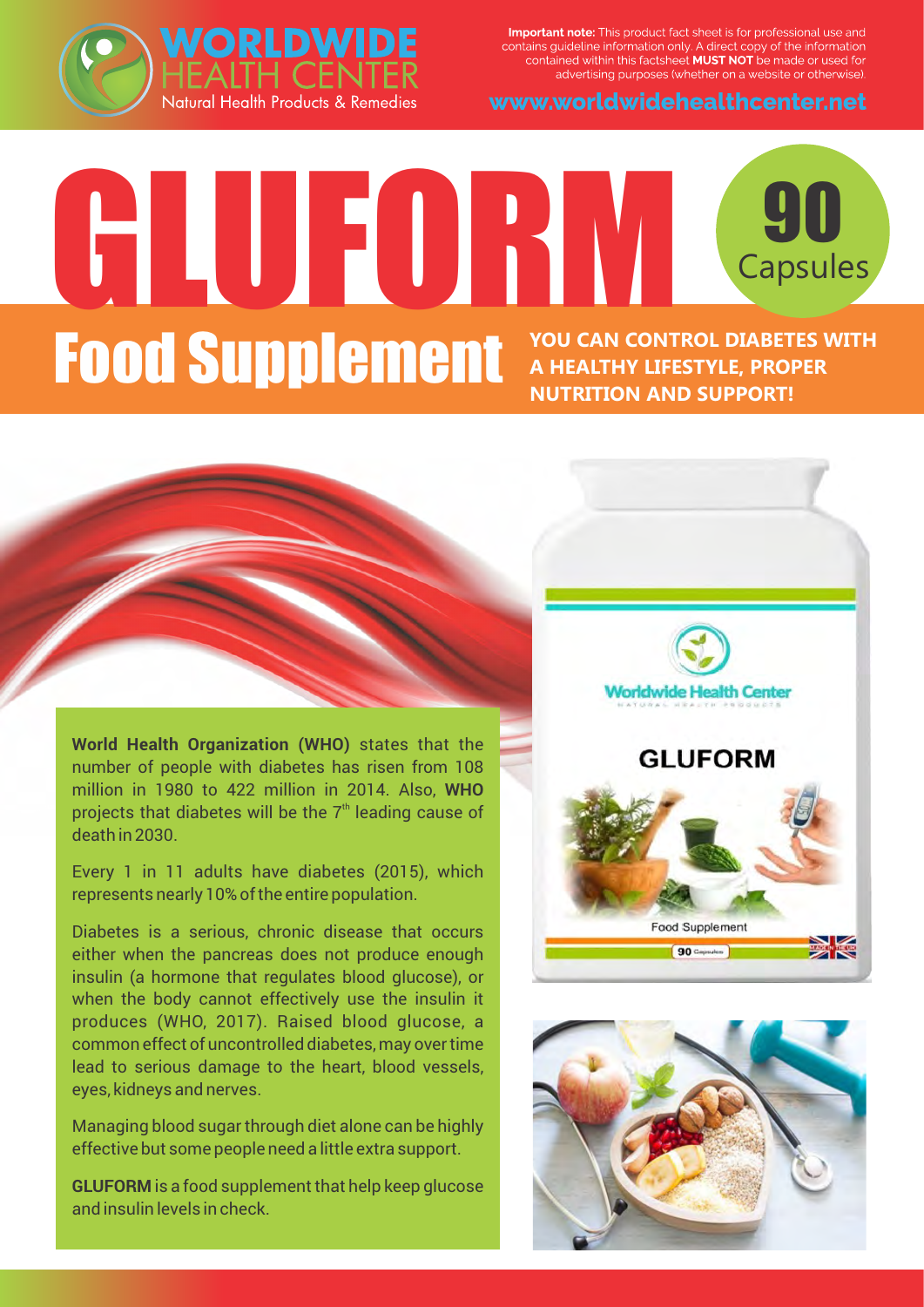# **PRODUCT INFORMATION**

#### **Each capsule provides:**

Vitamin  $C - 110$  mg Vitamin  $E - 75$  mg Vitamin B6 – 5 mg Quercetin – 85 mg Bitter Melon extract – 55 mg N-Acetyl Cysteine – 56 mg Goats Rue powder – 52 mg Cinnamon Ground (*Cinnamonum cassia*) – 16 mg Vanadium  $-2.5$  mg

#### **FREE FROM**

- $\times$  Artificial colours
- $\checkmark$  Flavours
- $\checkmark$  Sugar
- $\checkmark$  Wheat
- $\sqrt{P}$  Preservatives
- $\checkmark$  Dairy products
- $\checkmark$  Gluten
- $\times$  FOS
- $\checkmark$  GM ingredients

**Ingredients:** capsule shell: hydroxypropyl methylcellulose (HPMC)(vegetarian), Quercetin, vitamin C (Ascorbic acid), vitamin E succinate (1210 iu/g) (natural source), N-Acetyl L-Cysteine, cinnamon ground (*Cinnamonum cassia*), anticaking agent: magnesium stearate (magnesium salts of fatty acids) (vegetable source), bitter melon extract 4:1 (2% maltodextrin), goats rue leaf extract 4:1, vanadyl sulphate, vitamin B6 (pyridoxine HCL), Vitamin E Succinate (1210 iu/g) (natural source), chromium polynicotinate

**Directions:** Take 1 capsule x 3 times daily with food or water or as advised.

### **CAUTION:**

- Do not exceed the recommended daily intake.
- Food supplements should not be used as a substitute for a varied diet and healthy lifestyle.
- Consult your doctor before taking supplements or changing your diet.

**\*These statements have not been evaluated by the FDA or EFSA. This product is not intended to diagnose, treat, cure or prevent any disease.**

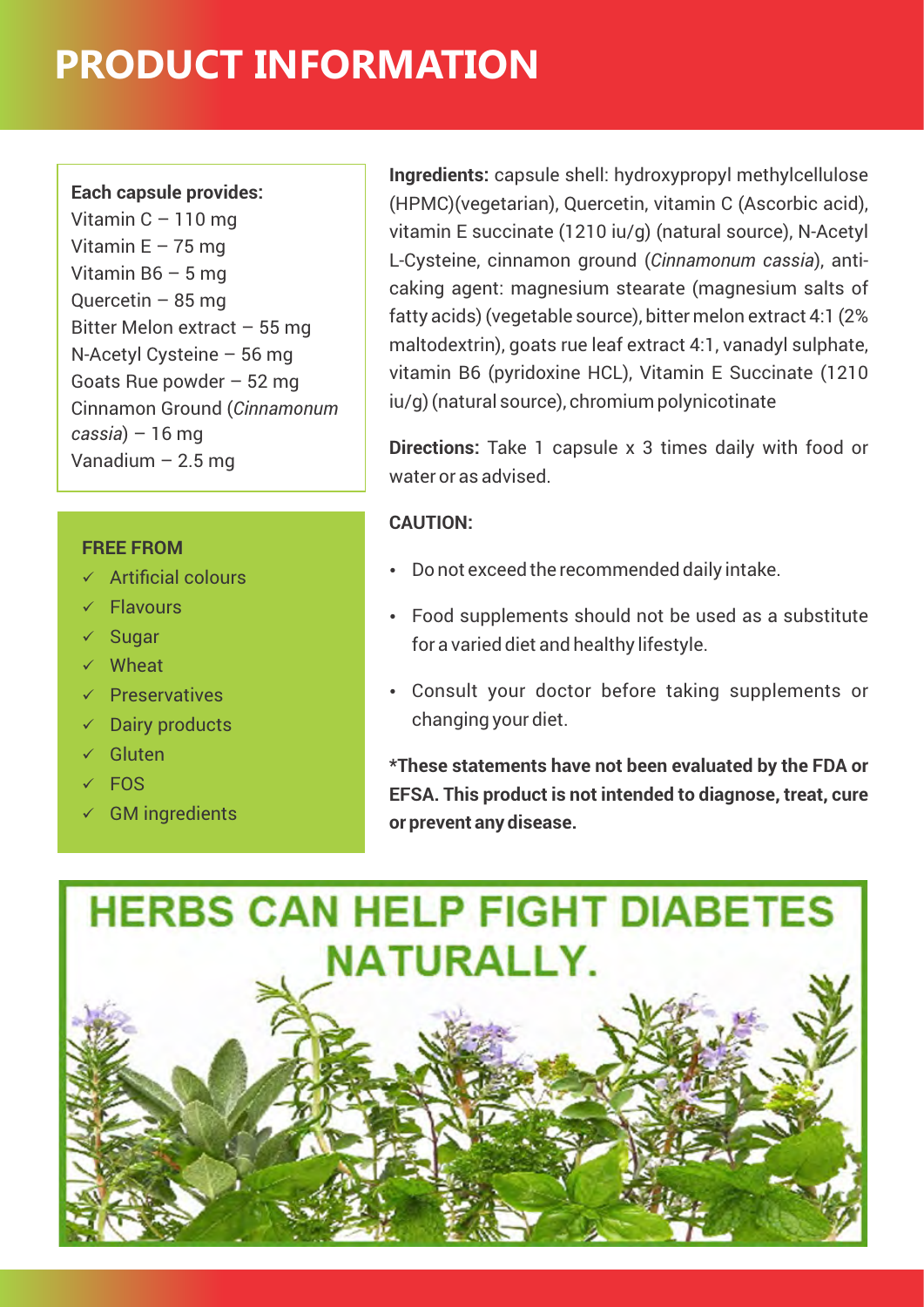### **ABOUT THE INGREDIENTS**

**Cinnamon Ground (***Cinnamonum cassia)***:** Significant research has been done evaluating the health benefits of cinnamon for diabetes and blood sugar control. A daily intake of cinnamon can reduce fasting blood glucose as well as reduce cholesterol and triglycerides.

Cinnamon contains an ingredient that mimics insulin, activates its receptor and works synergically with insulin in cells.

**Chromium Polynicotinate:** A trace mineral that can be used to help glucose control in diabetics and people with metabolic syndrome. It plays a role in the insulin- signalling pathways that allow our bodies to control the amount of sugar we take in and that's why helping balance blood glucose levels. Research shows that 1,000 mcg every day may be optimal for controlling glucose quickly.

**Quercetin:** Is a type of flavonoid antioxidant that's found in plant foods, including leafy greens, tomatoes, berries and broccoli.

Quercetin can help stop damaging particles in the body known as free radicals, which negatively impact how cells work  $-$  including damaging cell membranes, changing the way DNA works, increasing cell mutations and causing healthy cells to die.

**Bitter melon extract:** Bitter melon is used to treat diabetes- related conditions in countries like Asia, South and America. There is a lot of data on its effectiveness as a treatment for diabetes in animal and lab studies.

**Goats Rue leaf extract (***Galega officinalis***):** Is one of the many herbal remedies with the action of reducing blood sugar levels. Goat's Rue or French Lilac is a flowering plant that has been used to treat diabetes since the early 1900's. The active ingredient is guanidine and was initially marketed under the trade name Synthalin. Research has shown that the guandine in Goat's Rue exerts glucose-lowering properties in diabetics.

**Vanadyl sulphate:** Is a stable inorganic form of vanadium, a unique trace mineral found in different foods such as mushrooms, eggs and shellfish. According to the Journal of Diabetic Research, supplementation with vanadyl sulphate stimulates proliferation and regeneration of beta cells in pancreatic islets. Therefore, vanadyl sulphate normalized plasma glucose and insulin levels and improve insulin sensitivity.

**Vitamin C (Ascorbic acid):** Vitamin C is a water-soluble vitamin that acts as an antioxidant and plays a role in maintaining the health of the body's connective tissue. Studies have shown a connection between low levels of vitamin C in the blood and higher risks for diabetes. Researchers state that [doses of vitamin C](https://clinicaltrials.gov/ct2/show/NCT00001870) in diabetics with vitamin C deficiency will improve insulin sensitivity and function of endothelium.

**Vitamin E succinate:** Studies have shown that diabetes is accompanied by an increased oxidative damage to all the bimolecular. Vitamin E is an antioxidant vitamin and prevent the free radical damage in the body. [One study stated](https://www.ncbi.nlm.nih.gov/pmc/articles/PMC3552190/) that the patients who was takin vitamin E supplementation had a delayed development and a slow progression of the complications such as fasting blood sugar and total cholesterol.